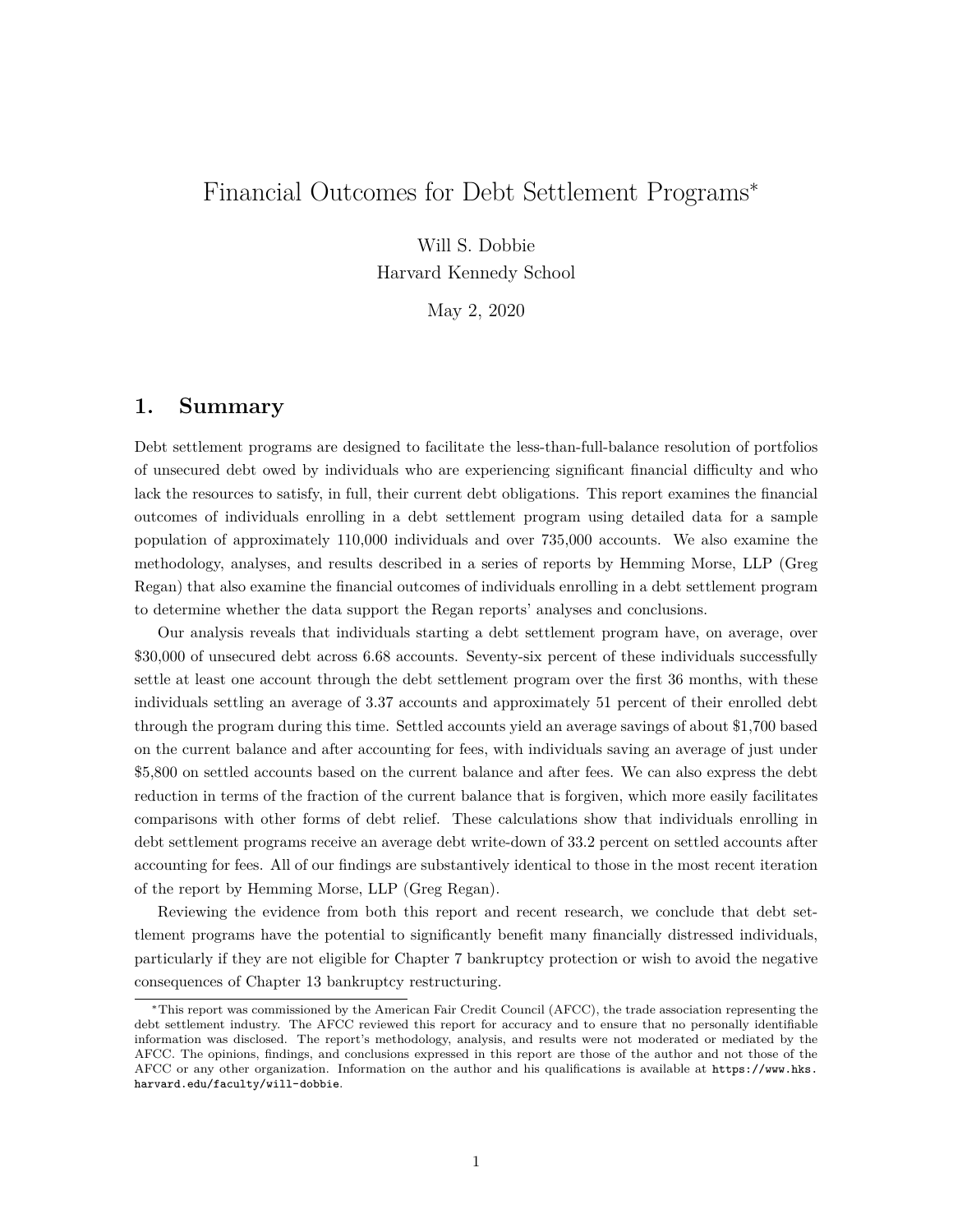### **2. Background and Data**

#### **2.1. The Debt Settlement Industry**

Debt settlement firms are for-profit organizations that negotiate with unsecured creditors on behalf of their clients. Firms typically negotiate a full discharge of an individual's unsecured debt in exchange for either a one-time lump-sum payment or a series of smaller payments. These settlements generally represent a partial write-off by the creditor of the current balance at the time of settlement. Debt settlement firms do not provide financial counseling, legal, tax or bankruptcy advice, or help with secured debts such as mortgages or auto loans.

The debt settlement process typically begins with a comprehensive phone screen. To be eligible for a debt settlement program, firms generally require that individuals have at least \$10,000 to \$15,000 in unsecured debt, a steady source of income, no recent bankruptcy filings, and live in a state where the firm operates. Following the phone screen, individuals interested in starting a debt settlement program are sent a request for financial documentation along with a contract that details the firm's services and fees, and that contains all of the required regulatory disclosures. Individuals who return the required documentation, submit the contract, and pass the firm's enrollment criteria are then enrolled in a debt settlement program and begin making monthly or semi-monthly deposits into a dedicated account, a separate bank account owned by the individual and not accessible by the debt settlement firm.<sup>1</sup>

Negotiations with creditors usually begin after sufficient funds have accumulated in the client's dedicated account, generally around 20 percent of any given debt. Debt settlement firms collect fees on a per-debt basis directly from clients. By law, three conditions must be met before any per-debt fees can be collected from clients: (1) the firm must successfully negotiate the terms of settlement for a given debt, (2) the client must agree to the terms of the negotiated settlement for the debt, and (3) the client must make at least one payment to the relevant creditor as a result of the negotiated settlement agreement.

### **2.2. The Regan Report**

The best available information on individuals enrolling in a debt settlement program comes from a series of reports by Hemming Morse, LLP (authored by Greg Regan, a partner in the firm), that have been commissioned by the AFCC. The most recent version of the "Regan report," completed in 2017, includes information on individuals enrolling in a debt settlement program between January 1, 2011 and March 31, 2017. The 2017 report includes detailed breakdowns of the post-enrollment outcomes of these individuals, as well as a comparison of these post-enrollment outcomes with the hypothetical outcomes that would have occurred if these individuals had only made the minimum payment on their unsecured debt and not enrolled in a debt settlement program.

We were commissioned by the AFCC to conduct an independent examination of the 2017 iteration of the Regan report to determine whether the available data supported the report's analyses and conclusions. We were provided with the account-level data used in the Regan report, as well as

 $1$ Debt settlement deposits are used only for payments to creditors and the debt settlement firm's fees. The payment processors who administer these dedicated accounts commonly charge \$5-\$10 per month to maintain the account over the program life (usually up to 48 months). We focus exclusively on the much larger per-debt fees when calculating program outcomes below.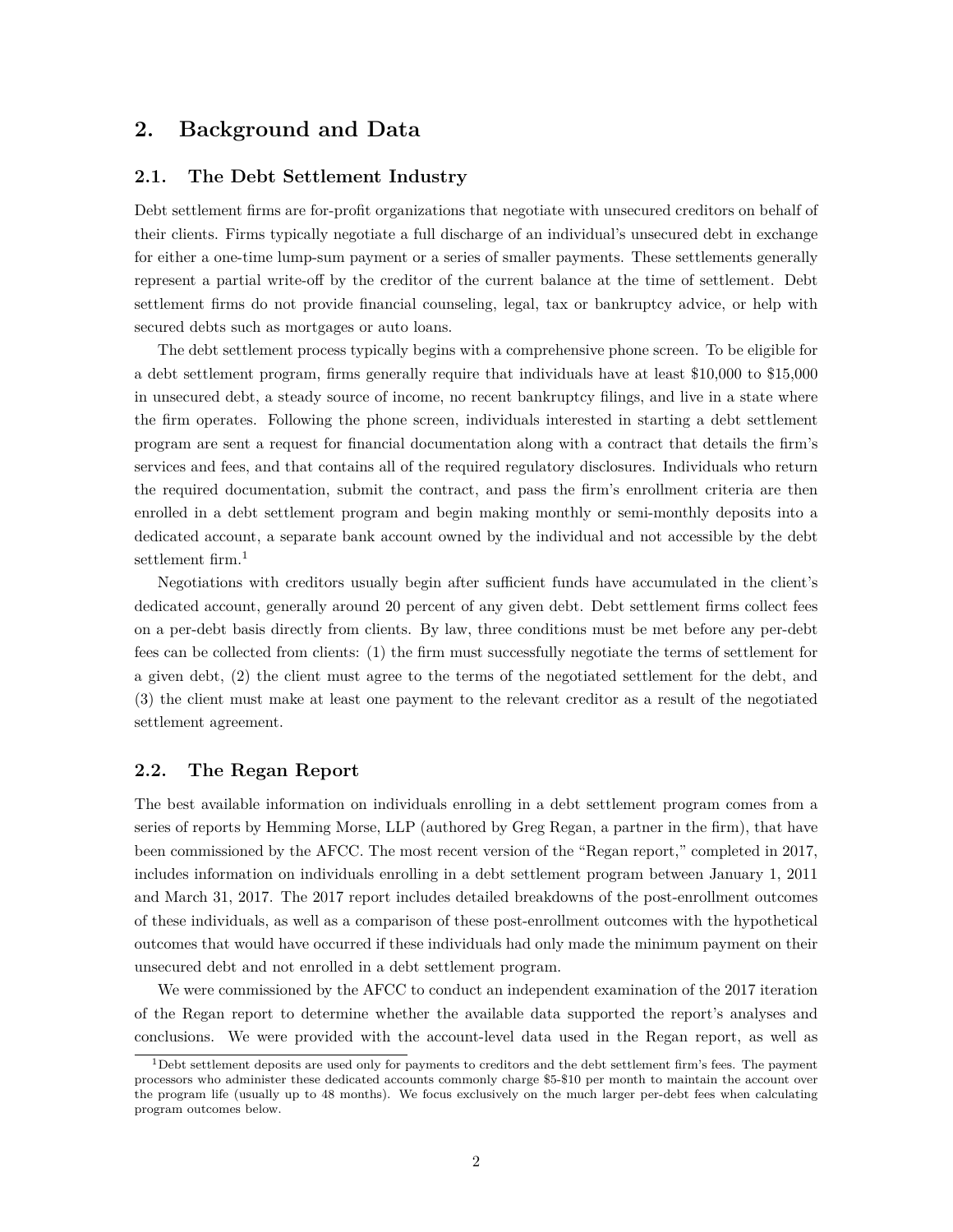detailed notes on the sample restrictions and analyses used in the report and full access to the author to discuss the report's methodology, scope, and outcomes. Per the disclaimer on the first page, the AFCC reviewed this report for accuracy and to ensure that no personally identifiable information was disclosed but did not moderate or mediate our methodology, analysis, or results.

#### **2.3. Data**

The debt settlement records used in our analysis come from the AFCC. The data contain the universe of accounts enrolled in debt settlement programs between January 1, 2011 and March 31, 2017 for five of the largest debt settlement firms in the industry. We observe information on the starting balance for each account, the current balance for each account, the settlement amount for each settled account, and any charged fees for each settled account. We focus on the per-debt fees throughout this analysis, ignoring the \$5-\$10 monthly cost of maintaining the dedicated debt settlement account.

We use these data to calculate account- and individual-level statistics for outcomes after individuals enter a debt settlement program over a range of time horizons. Shorter time horizons allow us to include more individuals in our sample population, while longer time horizons allow us to examine outcomes that occur further in the future. Our preferred sample population examines outcomes in the first 36 months after individuals enter a debt settlement program, ignoring outcomes that occur after the first 36 months even though there may be additional settlements in subsequent months (particularly for larger debts). This 36-month window balances the need for a larger sample with the need for a longer time horizon. Appendix Table 1 and Appendix Figures 1 and 2 provide results at both shorter and longer time horizons and are discussed throughout.

At the account level, we calculate measures of the debt reduction for each settled account before accounting for per-debt fees, the debt reduction for each settled account after accounting for per-debt fees, and the debt reduction divided by the per-debt fee amount for each settled account. We also aggregate these variables across all of an individual's accounts, yielding individual-level measures of the number of settled accounts, the total debt reduction for each settled account before accounting for per-debt fees, the total debt reduction for each settled account after accounting for per-debt fees, and the average debt reduction divided by the per-debt fee amount for each settled account. All individuallevel statistics are weighted by the starting balance in each account, such that larger accounts matter more for these individual-level averages.

We impose three sample restrictions to arrive at our preferred sample population. First, we drop 353,662 individuals (2,696,275 accounts) enrolling in a debt settlement program after March 31, 2014 to ensure that we observe all individuals for at least 36 months after entering a debt settlement program. Second, we drop 10,837 individuals (70,219 accounts) that failed to make their first draft deposit, as these individuals never functionally enrolled in a debt settlement program. Finally, we drop 3,464 individuals (25,683 accounts) where at least one account has missing or conflicting information. None of our results substantively change if we relax these sample restrictions. The final dataset for our preferred sample population includes 110,157 individuals and 735,382 accounts.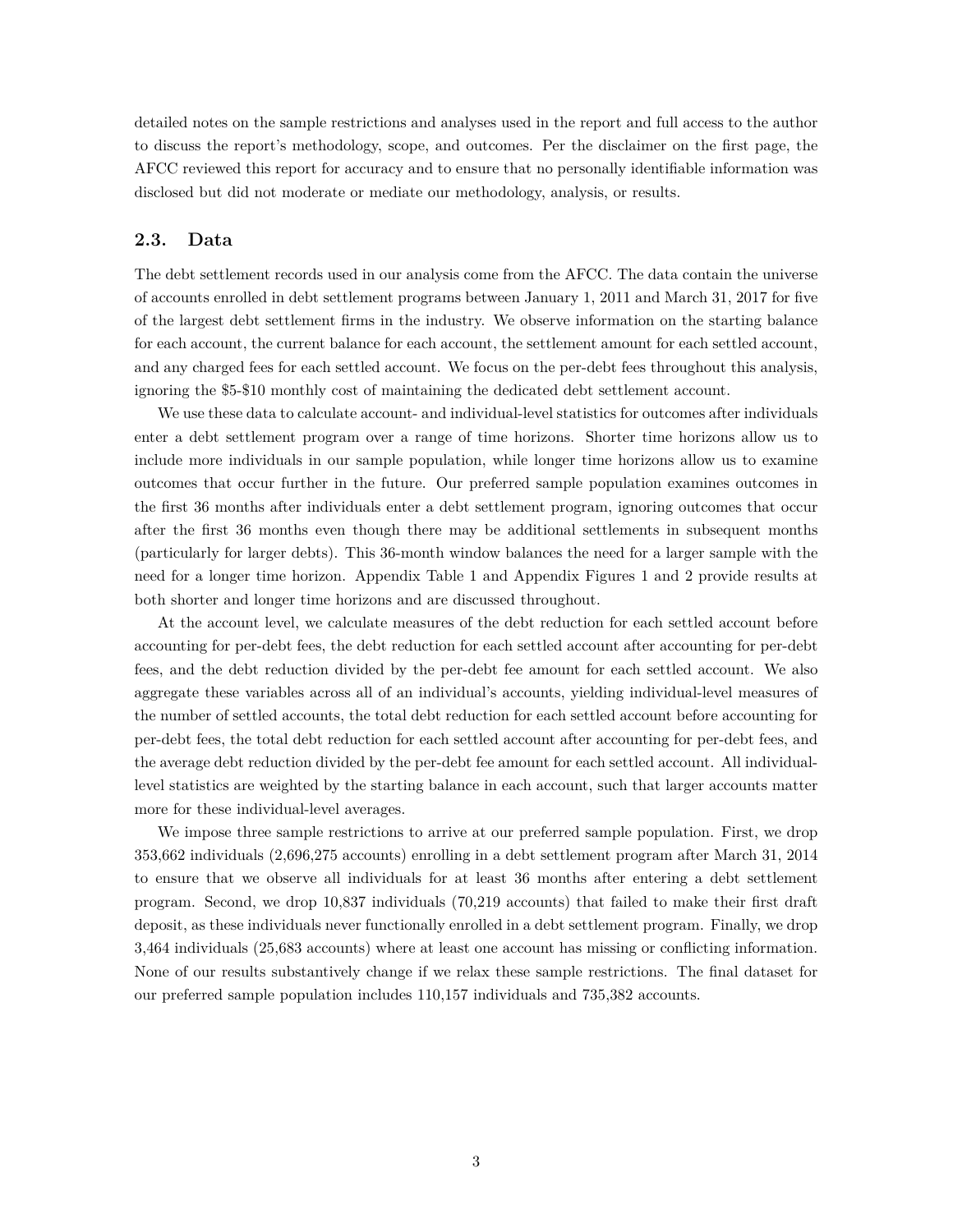### **3. Results**

#### **3.1. Descriptive Statistics**

Table 1 provides descriptive statistics for our preferred sample population at both the account and individual levels. Panel A shows that individuals enrolling in a debt settlement program are in considerable financial distress at the beginning of the program. Individuals enroll an average of 6.68 accounts, with the typical account balance equaling \$4,495. Individuals therefore enroll an average of \$30,008 of unsecured debt across all accounts ( $\approx 6.68 \times 4.495$ ). We find nearly identical results for sample populations where we measure outcomes over both shorter and longer time horizons, as reported in Appendix Table 1. By comparison, the typical not-for-profit debt management plan includes about \$20,000 in unsecured debt (Dobbie and Song, 2019), while the typical Chapter 7 or Chapter 13 consumer bankruptcy filing includes more than \$90,000 in unsecured debt (Auclert, Dobbie, and Goldsmith-Pinkham, 2019).

Panel B shows that 50 percent of enrolled accounts are settled during our 36-month sample window, with 76 percent of individuals settling at least one account during this period. Individuals settle an average of 3.37 accounts and approximately 51 percent of their enrolled debt during this period. Fiftyfour percent of individuals settle over 50 percent of their enrolled debt during this period, 37 percent settle over 75 percent of their enrolled debt, and 18 percent settle all of their enrolled debt. We find similar results for sample populations where we measure outcomes over both shorter and longer time horizons, as reported in Appendix Table 1.

Panel C further shows that these settlements are reached, on average, about 13.8 months after the start of the debt settlement program, with the first settlement usually occurring four to five months after the start of the program. Starting account balances on these settled accounts average \$4,667, just slightly more than the average starting balance on all accounts. Current balances at the time of the settlement average \$5,174, meaning the average settled account increases by \$507, or 10.9 percent, from enrollment to settlement due to interest and late fees. The average settlement amount is \$2,437, substantially lower than both the average starting and current balances (\$4,667 and \$5,174, respectively). Gross fees average \$1,018 for these settled accounts, or approximately 21.8 percent of the enrolled balance and 19.7 percent of the balance at the time of settlement. Individuals therefore have an average starting balance of \$15,731 on settled accounts ( $\approx 3.37 \times 4.667$ ), an average current balance of \$17,440 ( $\approx 3.37 \times$  \$5,174), an average settlement amount of \$8,215 ( $\approx 3.37 \times$  \$2,437), and average fees of \$3,432 ( $\approx 3.37 \times$  \$1,018). We again find similar results for sample populations where we measure outcomes over both shorter and longer time horizons, as reported in Appendix Table 1.

Putting these results together, Panel D shows that the typical settlement during our 36-month sample window results in \$2,737 in debt reduction before accounting for fees, and \$1,718 in net savings after accounting for fees. Individuals therefore see an average debt reduction of \$9,224 on settled accounts before accounting for fees ( $\approx 3.37 \times 2.737$ ), and \$5,792 in net savings after accounting for fees ( $\approx 3.37 \times 1.718$ ). Settled accounts yield an average of \$2.76 in debt reduction per dollar of fees, with the individuals receiving an average of \$2.67 in debt reduction per dollar of fees on settled accounts. We, once again, find similar results for sample populations where we measure outcomes over both shorter and longer time horizons, as reported in Appendix Table 1.

We can also express the debt reduction in terms of the fraction of the current balance that is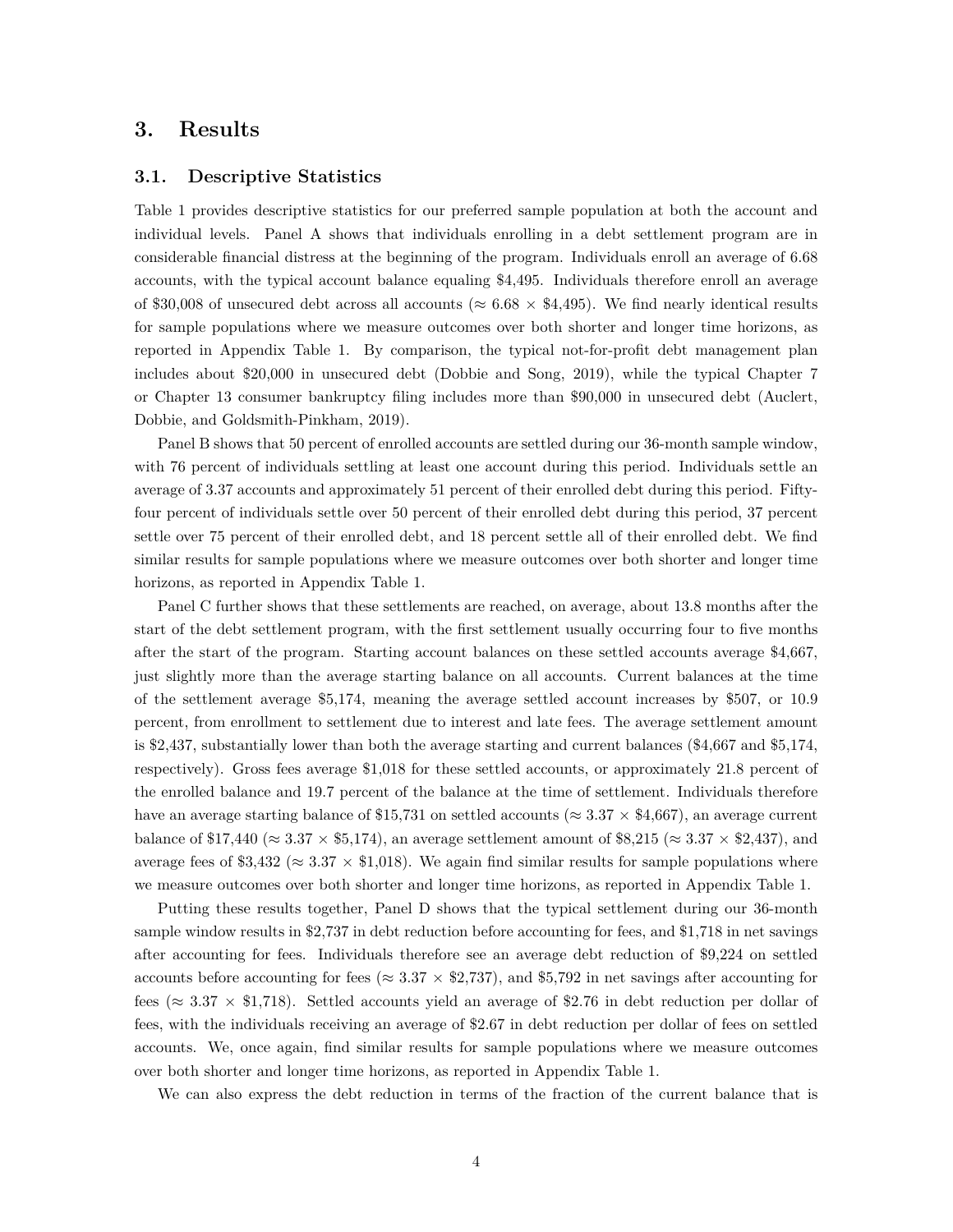forgiven, which more easily facilitates comparisons with other forms of debt relief. These calculations show that individuals enrolling in debt settlement programs receive an average debt write-down of 33.2 percent on settled accounts after accounting for fees. By comparison, individuals enrolling in not-forprofit debt management plans generally do not receive a write-down on the original principal, though interest payments and late fees are significantly reduced (Dobbie and Song, 2019). Individuals filing for bankruptcy protection receive an average debt-write down of more than 90 percent for unsecured debt included in a Chapter 7 discharge and 60 to 70 percent for unsecured debt included in a Chapter 13 discharge (Dobbie, Goldsmith-Pinkham, and Yang, 2017).

All of the statistics reported here are substantively identical to those reported in the 2017 Regan report.

#### **3.2. Relationship with Baseline Characteristics**

Figures 1 and 2 present estimates of the relationship between post-enrollment financial outcomes and baseline characteristics measured at the time of program enrollment. To construct each plot, we first split each baseline characteristic into 20 equally-sized bins. We then create indicator variables for each of these bins, omitting the smallest value. We finally regress each post-enrollment outcome on these indicator variables, along with the other baseline controls, and plot the results. These plots therefore represent the non-parametric relationship between each post-enrollment outcome and the baseline characteristics. Following Table 1, we measure all outcomes for the first 36 months after individuals enter a debt settlement program and report results over both shorter and longer time horizons in Appendix Figures 1 and 2.

We find that post-enrollment outcomes are generally more positive for individuals with higher levels of debt and, perhaps, for individuals with more accounts. Figure 1 shows that the probability that an account is settled in the first 36 months increases sharply with the starting account balance amount until about \$5,000, leveling off after this threshold. The probability that an account is settled also generally increases with the total number of enrolled accounts. Debt reduction on settled accounts, both before and after accounting for fees, is mechanically increasing with the starting balance but unrelated to the total number of enrolled accounts. Figure 2 shows that there is a similar pattern of results at the individual level, with the probability that any account is settled increasing with the total starting balance amount until about \$40,000 and leveling off after this threshold. Debt reduction on settled accounts, both before and after accounting for fees, is again mechanically increasing with the starting balance but unrelated to the total number of enrolled accounts. We again find nearly identical results when measuring outcomes over both shorter and longer time horizons, as reported in Appendix Figures 1 and 2.

#### **3.3. Accretion of Accounts in Debt Settlement Programs**

The 2017 Regan report also calculates the amount of debt that individuals would have accumulated had they only made the minimum payment on their credit cards and not enrolled in a debt settlement program. We successfully replicated these calculations, which we only briefly describe here for completeness. The annualized accretion rate for enrolled debt falls from more than 25 percent in the first few months after program enrollment to less than 10 percent after one and a half years. By comparison, the annualized accretion rate for credit card debt remains at or above 15 percent after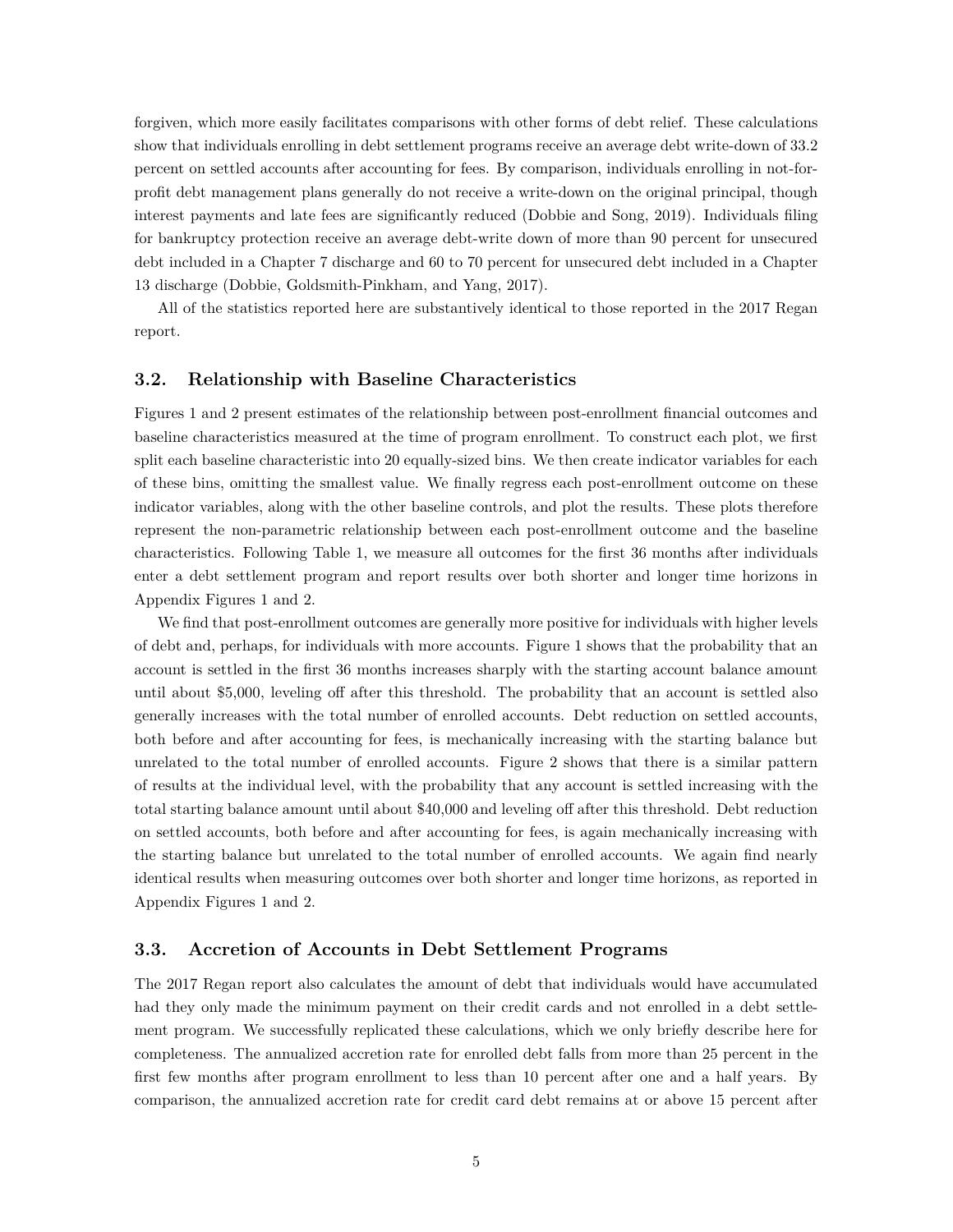one and a half years when making the minimum required payment on a credit card. Individuals are therefore expected to have lower debt levels, even accounting for accretion, after enrolling in a debt settlement program compared to making the minimum required payment on a credit card.

One potential critique of these calculations is that they implicitly assume individuals cannot afford the minimum required payment on their credit cards. To the extent that individuals can repay significantly more than the minimum required payment, the benefit of a debt settlement program is substantially reduced or eliminated, as noted by a recent report by the Center for Responsible Lending (Coleman and Stifler, 2015). But this critique ignores the fact that financially distressed individuals are often caught in a debt trap where their outcomes are already deteriorating. Dobbie and Song (2015) and Dobbie, Goldsmith-Pinkham, and Yang (2017) document, for example, that individuals filing for Chapter 13 bankruptcy protection start to see a deterioration of their outcomes about one to two years before filing. Outcomes continue to deteriorate, often sharply, for the roughly half of individuals whose Chapter 13 filings are dismissed by the court. We therefore believe that the assumption that at least some financially distressed individuals cannot afford the minimum required payment on their credit cards is reasonable, as are the conclusions based on this assumption.

### **4. Conclusion**

The results from our analysis show that 76 percent of individuals successfully settle at least one account in the first 36 months after enrolling in a debt settlement program, with settled accounts yielding an average debt write-down of 33.2 percent after accounting for fees. By comparison, individuals enrolling in not-for-profit debt management plans generally do not receive a write-down on the original principal and individuals filing for bankruptcy protection receive an average debt-write down of more than 90 percent for unsecured debt included in a Chapter 7 discharge and about 60 to 70 percent for unsecured debt included in a Chapter 13 discharge. Based on these findings, we can reasonably conclude that debt settlement programs have the potential to benefit many financially distressed individuals, particularly if they are not eligible for or interested in Chapter 7 or Chapter 13 bankruptcy protection.

An important limitation of our analysis is that we only observe outcomes for individuals starting a debt settlement program. Our estimates based on these data may not represent the causal impact of starting a debt settlement program, as the outcomes for these individuals may have changed over time even if they had not started a debt settlement program. Obtaining the causal impact of starting a debt settlement program would likely require comparing the outcomes of individuals who start a debt settlement program to the outcomes of otherwise similarly situated individuals who did not start a debt settlement program, as would be the case in a randomized control trial. Estimating such a causal effect is an important area for future work as it will allow us to improve on the hypothetical calculations in the most recent iteration of the Regan report.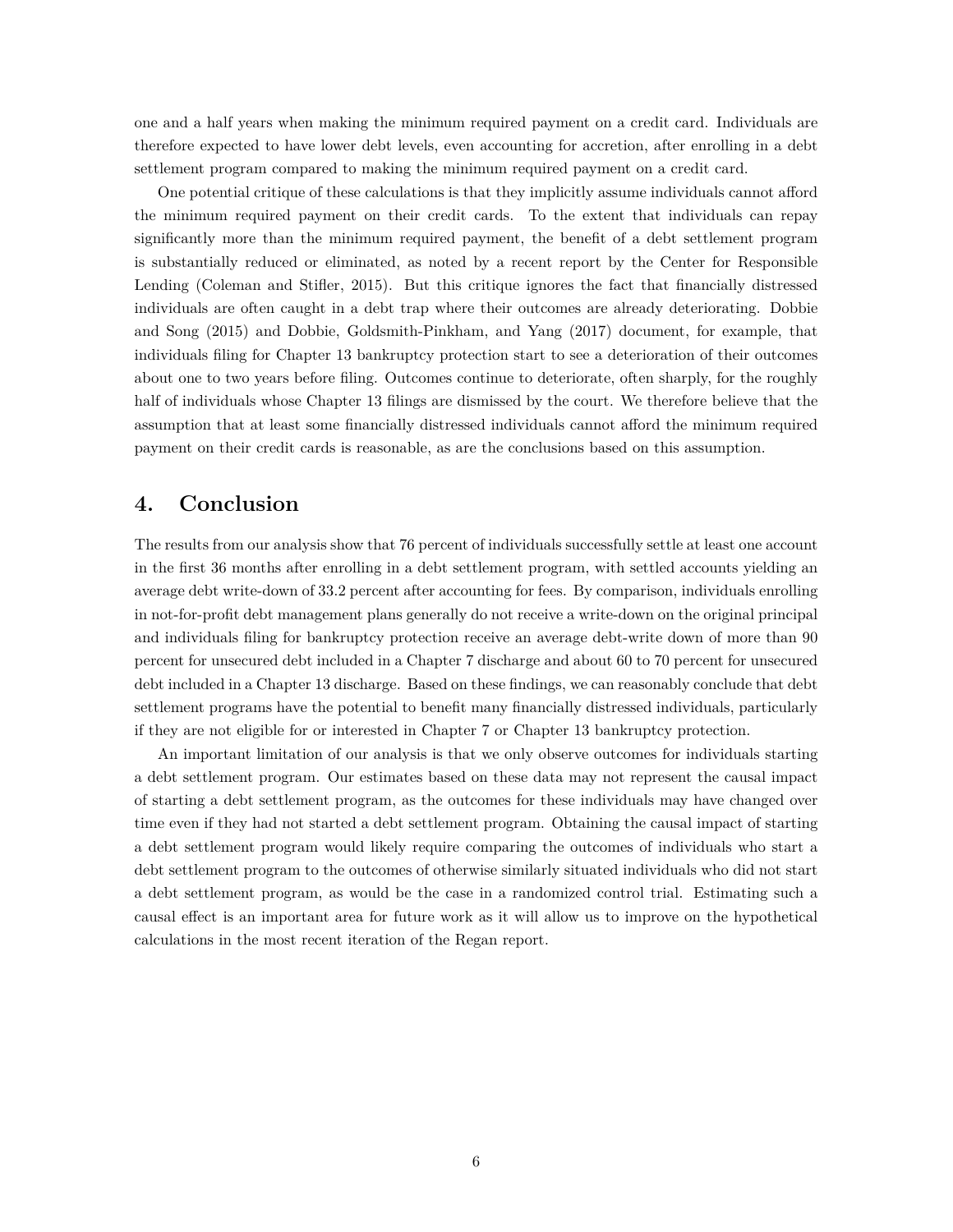## **References**

- [1] Auclert, Adrien, Will Dobbie, and Paul Goldsmith-Pinkham. 2019. "Macroeconomic Effects of Debt Relief: Consumer Bankruptcy Protections in the Great Recession." NBER Working Paper No. 25685.
- [2] Coleman, Brandon, and Lisa Stifler. 2015. "CRL Finds AFCC Debt Settlement Report Falls Short." Center for Responsible Lending Issue Brief.
- [3] Dobbie, Will, Paul Goldsmith-Pinkham, and Crystal Yang. 2017. "Consumer Bankruptcy and Financial Health." *Review of Economics and Statistics*.
- [4] Dobbie, Will, and Jae Song. 2015. "Debt Relief and Debtor Outcomes: Measuring the Effects of Consumer Bankruptcy Protection." *American Economic Review*.
- [5] Dobbie, Will, and Jae Song. 2019. "Targeted Debt Relief and the Origins of Financial Distress: Experimental Evidence from Distressed Credit Card Borrowers." *American Economic Review*.
- [6] Regan, Greg. 2017. "Options for Consumers in Crisis: An Updated Economic Analysis of The Debt Settlement Industry." American Fair Credit Council Report.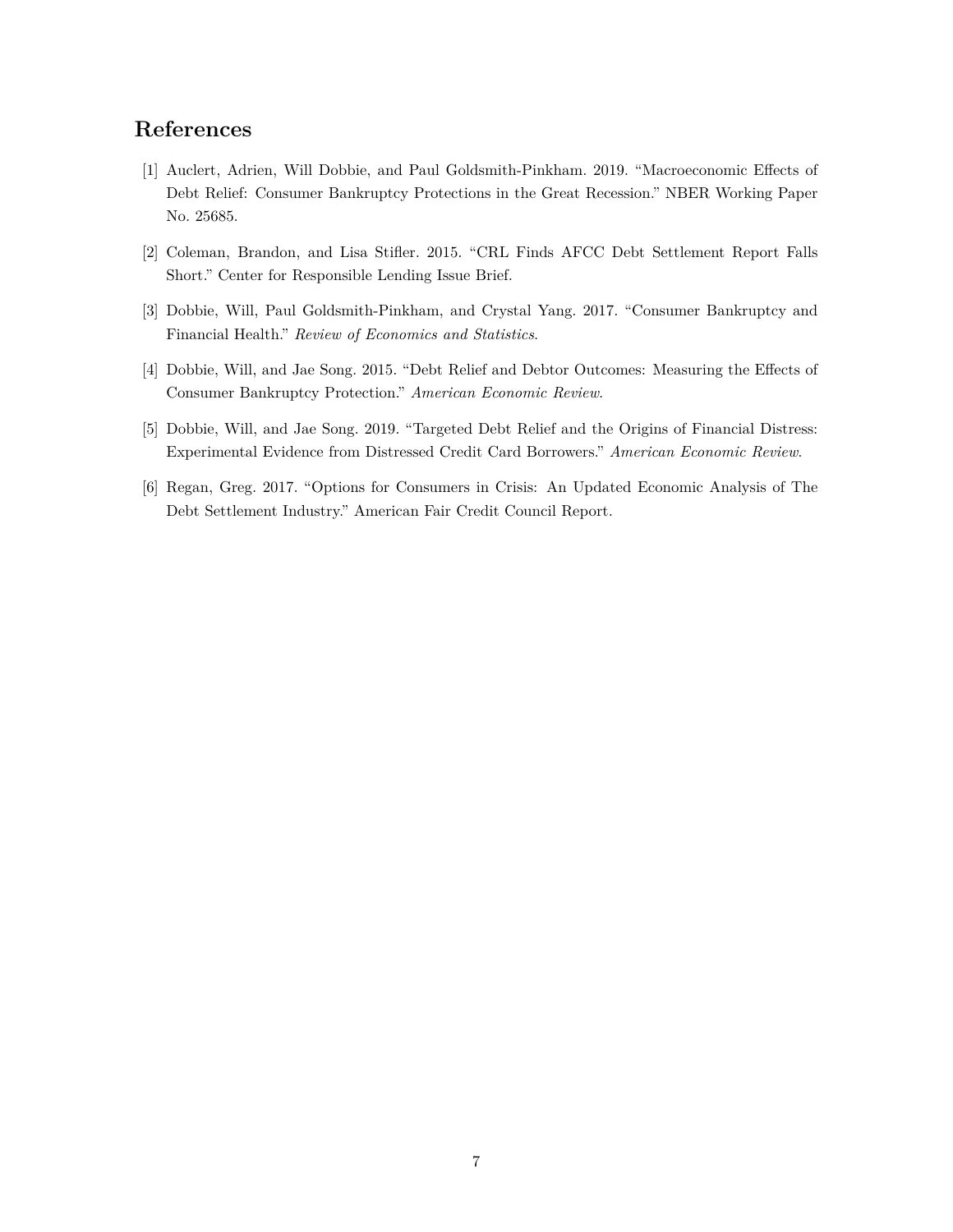|                                                   | Accounts          | Individual        |
|---------------------------------------------------|-------------------|-------------------|
|                                                   | <b>Statistics</b> | <b>Statistics</b> |
| Panel A: Enrollment Variables                     | $\left(1\right)$  | $\left( 2\right)$ |
| Number of Accounts                                |                   | 6.68              |
| <b>Starting Balance</b>                           | 4,495.19          | 30,008.80         |
| Panel B: Outcome Variables for All Accounts       |                   |                   |
| Any Account Settled                               | 0.50              | 0.76              |
| Number of Accounts Settled                        |                   | 3.37              |
| Fraction of Accounts Settled                      |                   | 0.51              |
| 50 Percent of Accounts Settled                    |                   | 0.54              |
| 75 Percent of Accounts Settled                    |                   | 0.37              |
| 100 Percent of Accounts Settled                   |                   | 0.18              |
| Panel C: Outcomes for Settled Accounts            |                   |                   |
| Avg. Months to Settlement                         | 13.81             | 12.04             |
| <b>Starting Balance</b>                           | 4,667.80          | 15,731.50         |
| Current Balance                                   | 5,174.93          | 17,440.65         |
| Settlement Amount                                 | 2,437.79          | 8,215.88          |
| Gross Fees                                        | 1,018.36          | 3,432.10          |
| Panel D: Normalized Outcomes for Settled Accounts |                   |                   |
| Debt Reduction                                    | 2,737.14          | 9,224.77          |
| Debt Reduction Less Fees                          | 1,718.78          | 5,792.66          |
| Debt Reduction Over Fees                          | 2.76              | 2.67              |
| Observations                                      | 735,382           | 110,157           |

Table 1: Descriptive Statistics

*Notes.* This table reports descriptive statistics at the account and individual levels. The sample includes both accounts and individuals enrolled in a debt settlement program between January 1, 2011 and March 31, 2014 meeting the sample criteria described in the text. Baseline characteristics are measured at program enrollment and outcomes are measured for the first 36 months after program enrollment. Column 1 reports accounts statistics. Column 2 reports individual statistics weighted by the starting balance in each account. Debt reduction is the current balance less the settlement amount. Debt reduction less fees is the current balance less the settlement amount less the gross fees. Debt reduction over fees is the current balance less the settlement amount divided by the gross fees.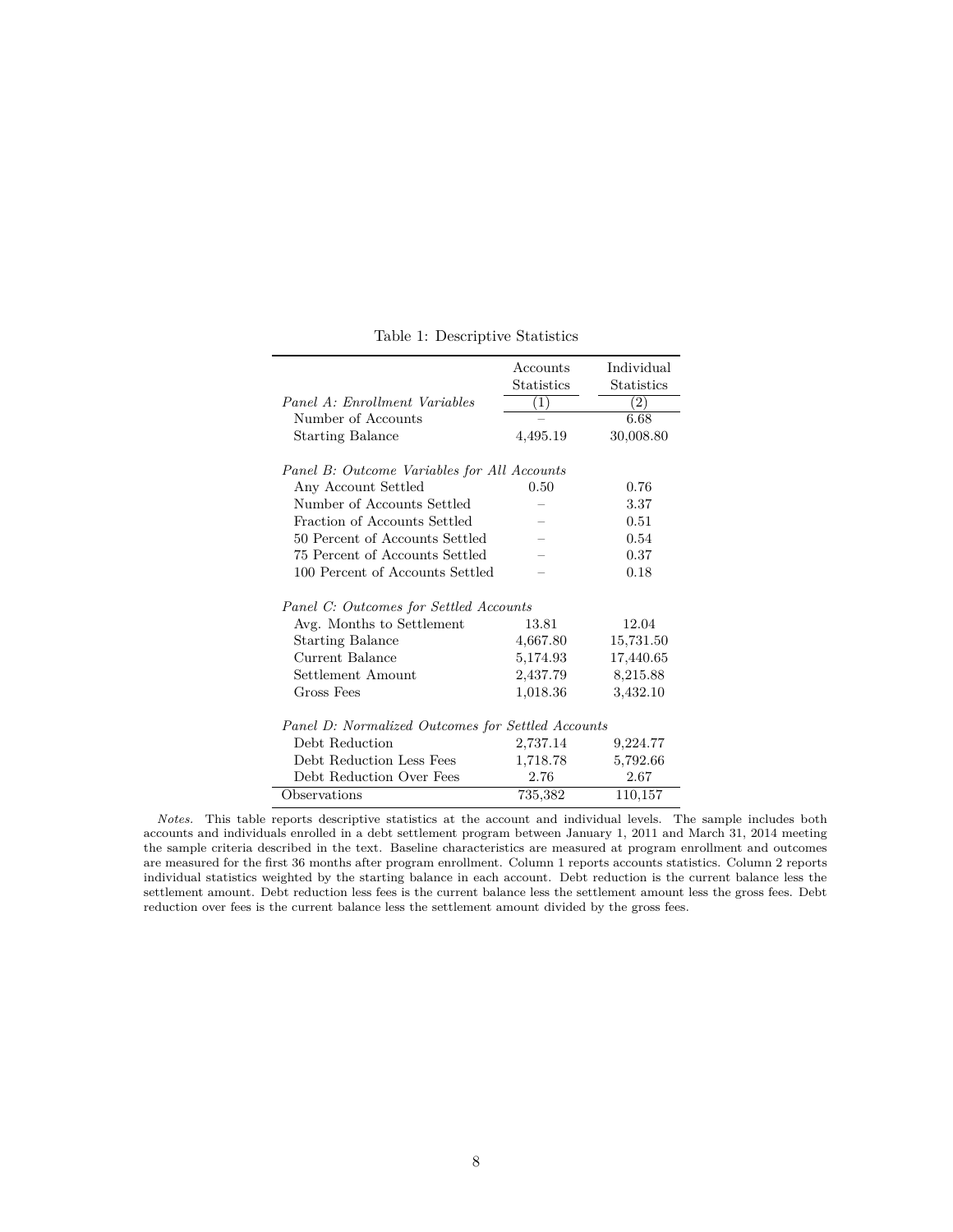

Figure 1: Account Outcomes and Baseline Characteristics

*Notes.* This figure reports the relationship between post-enrollment account outcomes and baseline characteristics. The sample includes both accounts and individuals enrolled in a debt settlement program between January 1, 2011 and March 31, 2014 meeting the sample criteria described in the text. Baseline characteristics are measured at program enrollment and outcomes are measured for the first 36 months after program enrollment. We construct each plot by first splitting each characteristic into 20 equally-sized bins. We then create indicator variables for each of these bins, omitting the smallest value. We finally regress each post-enrollment outcome on these indicator variables. The blue line in each figure represents the relationship between the listed account outcome and characteristic with no additional controls. The red line in each figure represents the relationship between the listed account outcome and characteristic controlling for the other listed characteristics and monthly income. Account settled is an indicator for the account being settled. Debt reduction is the current balance less the settlement amount. Debt reduction less fees is the current balance less the settlement amount less the gross fees.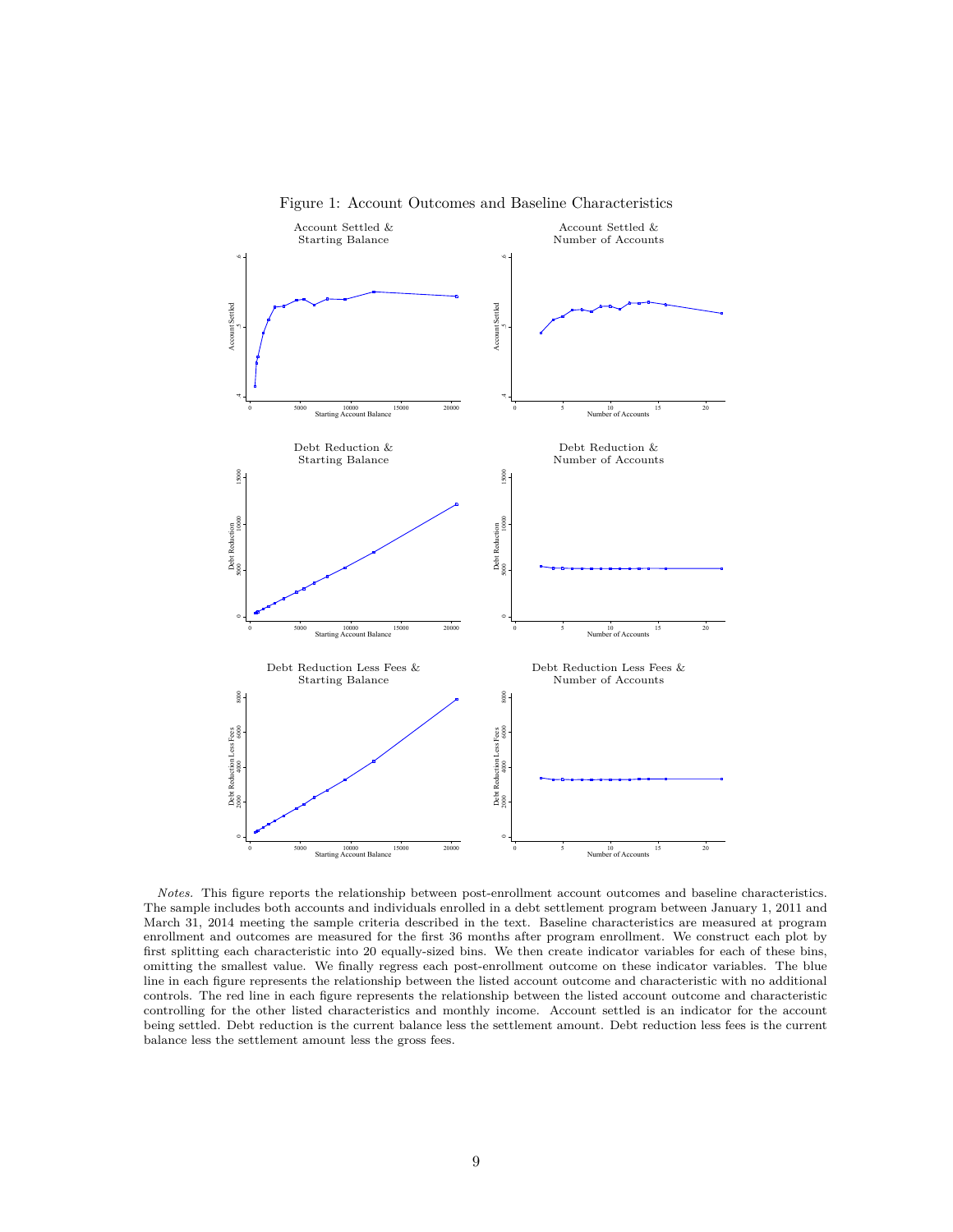

Figure 2: Individual Outcomes and Baseline Characteristics

*Notes.* This figure reports the relationship between post-enrollment individual outcomes and baseline characteristics. The sample includes both accounts and individuals enrolled in a debt settlement program between January 1, 2011 and March 31, 2014 meeting the sample criteria described in the text. Baseline characteristics are measured at program enrollment and outcomes are measured for the first 36 months after program enrollment. We construct each plot by first splitting each characteristic into 20 equally-sized bins. We then create indicator variables for each of these bins, omitting the smallest value. We finally regress each post-enrollment outcome on these indicator variables. The blue line in each figure represents the relationship between the listed program outcome and characteristic with no additional controls. The red line in each figure represents the relationship between the listed program outcome and characteristic controlling for the other listed characteristics and monthly income. Account settled is an indicator for any account being settled. Debt reduction is the current balance less the settlement amount. Debt reduction less fees is the current balance less the settlement less the gross fees.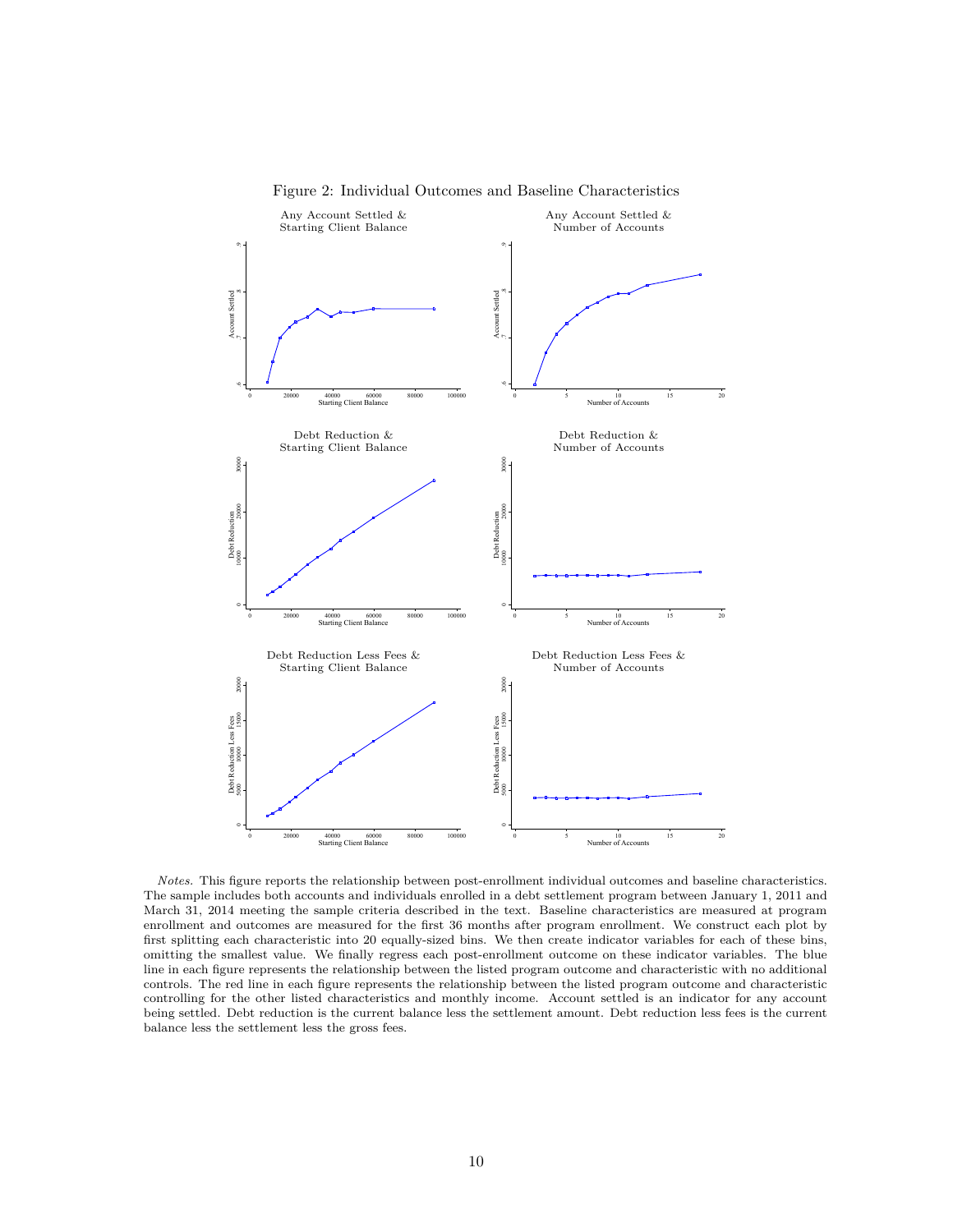|                                                   |           | Accounts               | Statistics |                      |                          | <b>Client Statistics</b> |               |               |
|---------------------------------------------------|-----------|------------------------|------------|----------------------|--------------------------|--------------------------|---------------|---------------|
|                                                   | 24        | 36                     | 48         | 60                   | 24                       | 36                       | $\frac{8}{3}$ | $^{\circ}$    |
|                                                   | Months    | Months                 | Months     | Months               | Months                   | Months                   | Months        | Months        |
| Panel A: Enrollment Variables                     | Ξ         | $\widehat{\mathbb{C}}$ | ව          | $\left( \pm \right)$ | $\widetilde{\mathbb{P}}$ | $\widehat{\circ}$        | E             | $\circledast$ |
| Number of Accounts                                |           |                        |            |                      | 6.90                     | 6.68                     | 6.43          | 6.32          |
| Starting Balance                                  | 4,364.63  | 4,495.19               | 4,665.38   | 4,900.04             | 30,132.38                | 30,005.86                | 30,005.86     | 30,948.42     |
| Panel B: Outcome Variables for All Accounts       |           |                        |            |                      |                          |                          |               |               |
| Any Account Settled                               | 0.45      | 0.50                   | 0.52       | 0.51                 | 0.76                     | 0.75                     | 0.75          | 0.75          |
| Number of Accounts Settled                        |           |                        |            |                      | 3.13                     | 3.37                     | 3.32          | 3.24          |
| Fraction of Accounts Settled                      |           |                        |            |                      | 0.46                     | 0.51                     | 0.52          | 0.51          |
| 50 Percent of Accounts Settled                    |           |                        |            |                      | 0.49                     | 0.54                     | 0.53          | 0.52          |
| 75 Percent of Accounts Settled                    |           |                        |            |                      | 0.26                     | 0.37                     | 0.39          | 0.38          |
| 100 Percent of Accounts Settled                   |           |                        |            |                      | 0.13                     | 0.18                     | 0.22          | 0.22          |
| Settled Accounts<br>Panel C: Outcomes for         |           |                        |            |                      |                          |                          |               |               |
| Avg. Months to Settlement                         | 12.85     | 13.81                  | 14.43      | 14.42                | 11.41                    | 12.39                    | 12.39         | 12.35         |
| Starting Balance                                  | 4,578.95  | 4,667.80               | 4,798.41   | 4,948.72             | 14,336.03                | 5,943.06                 | 15,943.06     | 16,042.79     |
| Current Balance                                   | 5,069.06  | 5,174.93               | 5,318.76   | 5,487.10             | 15,870.48                | 17,671.94                | 17,671.94     | 17,788.13     |
| Settlement Amount                                 | 2,414.31  | 2,437.79               | 2,513.27   | 2,606.58             | 7,558.85                 | 8,350.50                 | 8,350.50      | 8,450.04      |
| Gross Fees                                        | 1,002.38  | 1,018.36               | 1,038.78   | 1,049.99             | 3,138.30                 | 3,451.42                 | 3,451.42      | 3,403.87      |
| Panel D: Normalized Outcomes for Settled Accounts |           |                        |            |                      |                          |                          |               |               |
| Debt Reduction                                    | 2,654.75  | 2,737.15               | 2,805.49   | 2,880.52             | 8,311.63                 | 9,321.44                 | 9,321.44      | 9,338.09      |
| Fees<br>Debt Reduction Less                       | 1,652.37  | 1,718.78               | 1,766.71   | 1,830.53             | 5,173.33                 | 5,870.01                 | 5,870.01      | 5,934.23      |
| Fees<br>Debt Reduction Over                       | 2.72      | 2.76                   | 2.79       | 2.89                 | 2.63                     | 2.69                     | 2.69          | 2.78          |
| Observations                                      | 1,149,408 | 735,382                | 407,905    | 152,644              | 166,490                  | 110,157                  | 63,422        | 24,168        |

| $\overline{a}$<br>l<br>$\overline{1}$<br>i<br>l |
|-------------------------------------------------|
| $\frac{1}{2}$<br>ı<br>į<br>$\frac{1}{2}$<br>Ŝ   |
| $\ddot{\phantom{a}}$                            |
| ı<br>í                                          |
| .<br>.<br>.<br>ı                                |
| I                                               |
| <br> }<br> <br>ŀ                                |
| l<br>֚֚֬֕<br>ׇ֦֖֚֘֝֕֕<br>،<br>ا                 |

rogram between January 1, 2011 and March 31, 2017 over the indicated time horizon. Columns 1-4 reports accounts statistics. Columns 5-8 reports client statistics weighted<br>by the starting balance in each account. Debt reduction is Notes. This table reports descriptive statistics at different time horizons. The sample includes both accounts and individuals enrolled in a debt settlement program between January 1, 2011 and March 31, 2017 over the indicated time horizon. Columns 1-4 reports accounts statistics. Columns 5-8 reports client statistics weighted by the starting balance in each account. Debt reduction is the current balance minus the settlement amount. Debt reduction less fees is the current balance minus the settlement amount minus the gross fees. Debt reduction over fees is the current balance minus the settlement amount divided by the gross fees. Note: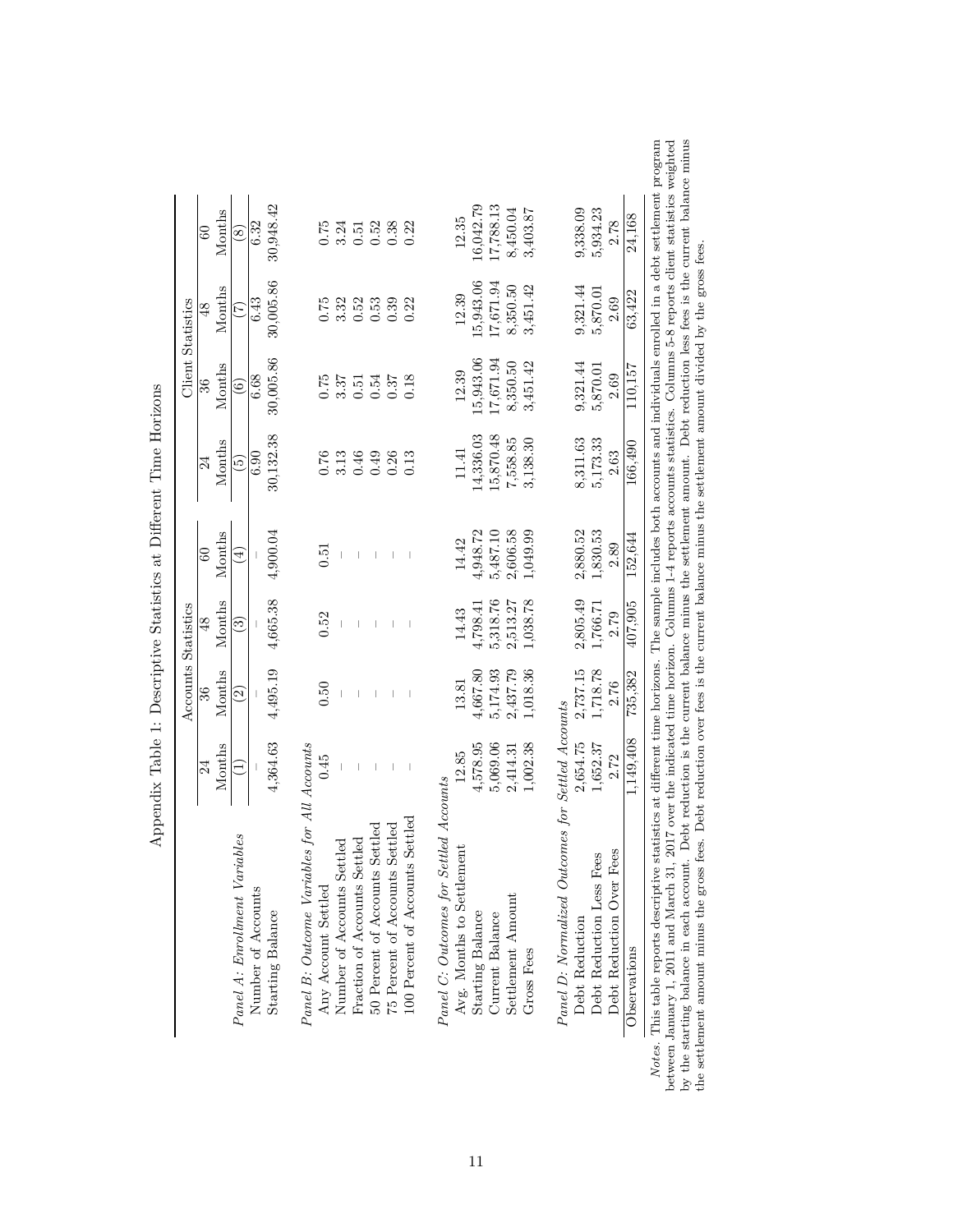

Appendix Figure 1: Account Outcomes and Baseline Characteristics at Different Time Horizons

*Notes.* This figure reports the relationship between post-enrollment account outcomes and baseline characteristics at different time horizons. The sample includes both accounts and individuals enrolled in a debt settlement program between January 1, 2011 and March 31, 2017 over the indicated time horizon. We construct each plot by first splitting each characteristic into 20 equally-sized bins. We then create indicator variables for each of these bins, omitting the smallest value. We finally regress each post-enrollment outcome on these indicator variables and the other baseline controls. Account settled is an indicator for the account being settled. Debt reduction is the current balance less the settlement amount. Debt reduction less fees is the current balance less the settlement amount less the gross fees.